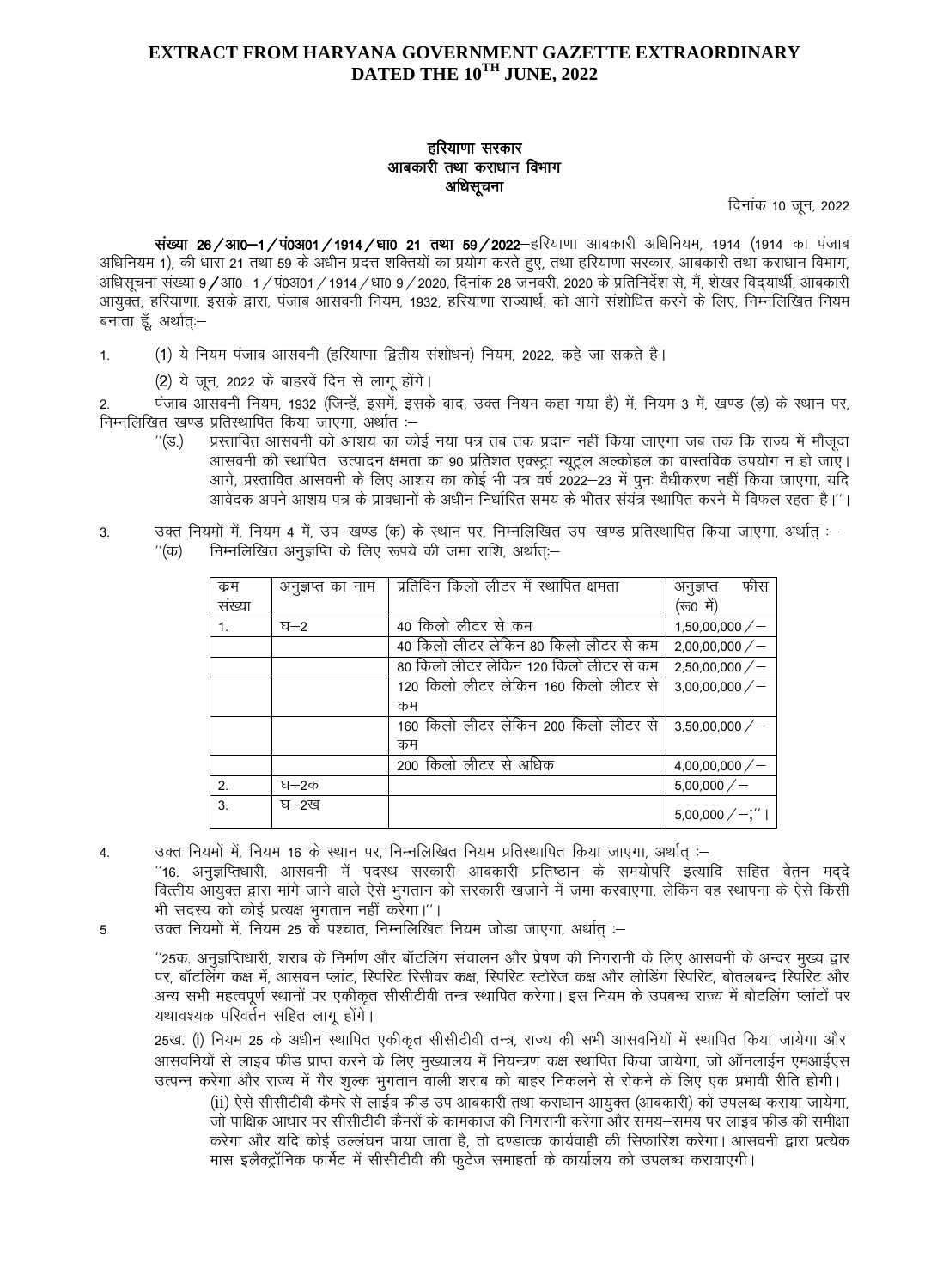# EXTRACT FROM HARYANA GOVERNMENT GAZETTE EXTRAORDINARY DATED THE 10TH JUNE, 2022

उक्त नियमों में, नियम 28 के स्थान पर, निम्नलिखित नियम प्रतिस्थापित किया जाएगा, अर्थात :- $6.$ 

''28(1) आसवनी के सामान्य संचालन को एक कार्य दिवस में 8:00 घन्टे के लिए अनुमति दी जाएगी, जिसे आबकारी आयुक्त की पूर्व अनुमति से 10,000 रूपये के अतिरिक्त फीस पर आसवनी / बॉटलिंग प्लांट द्वारा आगे 8:00 घण्टे की (अर्थात्

दूसरी पाली) और आगे 10,000 रूपय के भुगतान पर 8:00 घण्टे (अर्थात् तीसरी पाली) तक बढ़ाया जा सकता है; (2) आसवनी / बॉटलिंग प्लांट से प्रेषण के संचालन के घण्टे 9:00 बजे से 19:00 बजे तक सीमित होंगे और यदि कोई ्<br>आसवनी∕बॉटलिंग प्लांट अनुज्ञप्तिधारी विहित घण्टों से अधिक शराब भेजते हुए पाया जाता है, तो पहले अपराध के लिए 1,00,000 / - रूपये, दूसरे अपराध पर 2,50,000 / - रूपये और तीसरे अपराध के लिए 5,00,000 / - रूपये की शारित लगाई जाएगी और बाद के किसी भी अपराध पर, अनुज्ञप्ति रद्द कर दी जाएगी।

> शेखर विदयार्थी, आबकारी तथा कराधान आयुक्त, हरियाणा ।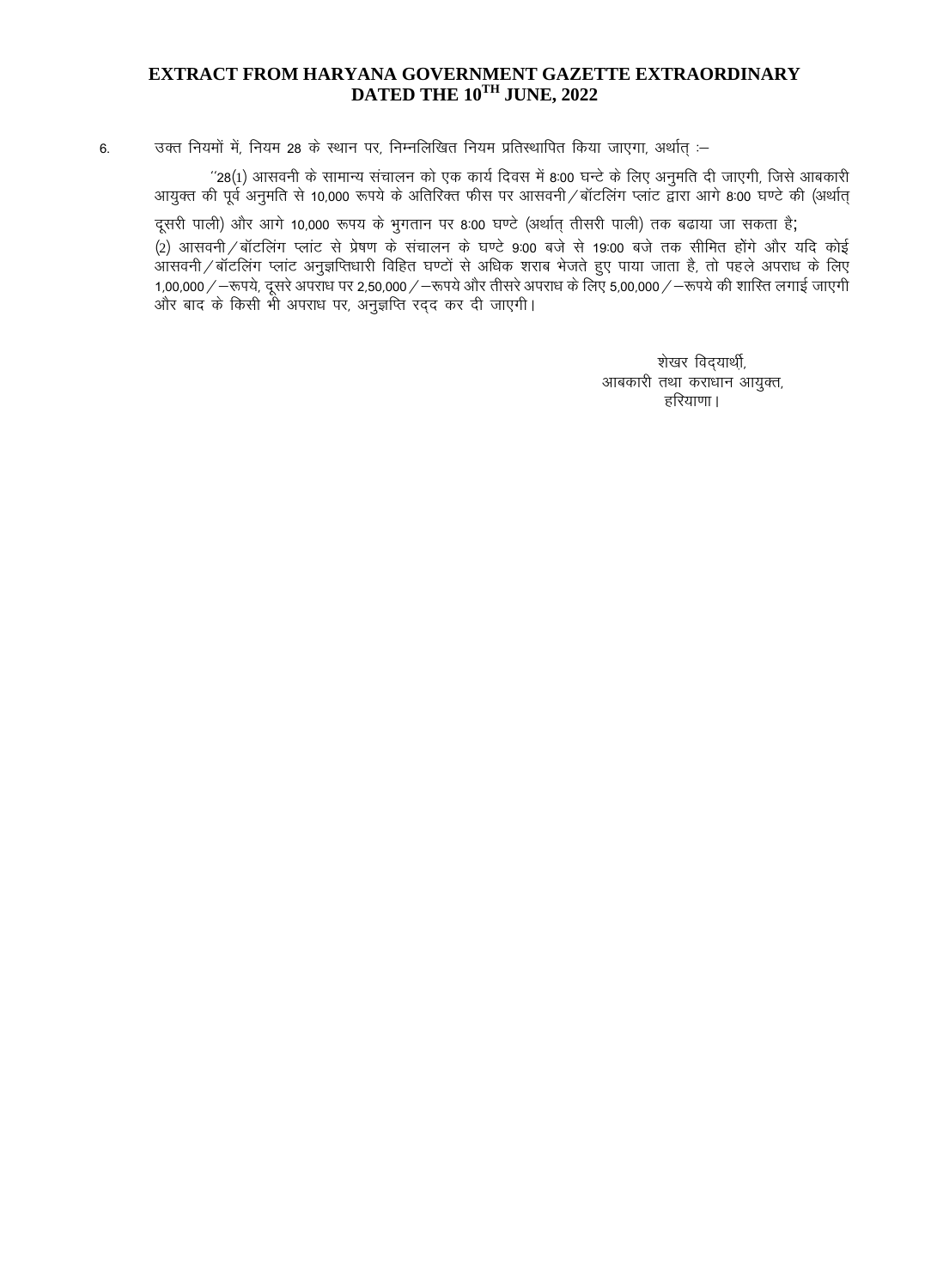### **EXTRACT FROM HARYANA GOVERNMENT GAZETTE EXTRAORDINARY DATED THE 10TH JUNE, 2022**

#### **HARYANA GOVERNMENT EXCISE AND TAXATION DEPARTMENT Notification**

The  $10^{th}$  June,  $2022$ 

**No.26/X-1/P.A.1/1914/Ss.21 and 59/2022.**- In exercise of the powers conferred under sections 21 and 59 of the Haryana Excise Act, 1914 (Punjab Act 1 of 1914), and with reference to Haryana Government, Excise and Taxation Department, notification No.09/X-1/P.A.1/1914/S.9/2020, dated the 28<sup>th</sup> January, 2020, I, Shekhar Vidyarthi, Excise Commissioner, Haryana, hereby makes the following rules further to amend the Punjab Distillery Rules, 1932, in their application to the State of Haryana, with effect from the  $12<sup>th</sup>$  day of June, 2022, namely:-

1 These rules may be called the Punjab Distillery (Haryana Second Amendment) Rules, 2022.

2 In the Punjab Distillery Rules, 1932 (hereinafter called the said rules), in rule 3, for clause (e), the following clause shall be substituted, namely :-

> "(e)No new letter of intent shall be granted to the proposed Distillery (except for exclusive production of Ethanol or a new standalone separate ethanol plant in the existing distillery) till actual utilization of Extra Neutral Alcohol reaches 90% of the installed production capacity of the existing distilleries in the State. Further, no letter of intent shall be revalidated in the year 2022-23 for a proposed Distillery, if the applicant fails to set up the plant within the prescribed time under the provisions of his letter of intent.".

- 3. In the said rules, in rule 4, for sub-rule (a), the following sub-rule shall be substituted, namely :-
	- "(a) deposited a sum of Rupees for following license, namely:-

| Serial | Name of | Installed Capacity in Kilo     | License<br>fee   |
|--------|---------|--------------------------------|------------------|
| Number | License | Litre per day                  | (In Rs.)         |
| 1.     | $D-2$   | Less than 40 Kilo Litre        | $1.50,00,000/$ - |
|        |         | 40 Kilo Litre but less than 80 | $2,00,00,000/$ - |
|        |         | Kilo Litre                     |                  |
|        |         | 80 Kilo Litre but less than    | $2,50,00,000/$ - |
|        |         | 120 Kilo Litre                 |                  |
|        |         | 120 Kilo Litre but less than   | $3,00,00,000/$ - |
|        |         | 160 Kilo Litre                 |                  |
|        |         | 160 Kilo Litre but less than   | $3.50.00.000/-$  |
|        |         | 200 Kilo Litre                 |                  |
|        |         | 200 Kilo Litre and above       | $4,00,00,000/$ - |
| 2.     | $D-2A$  |                                | $5,00,000/$ -    |
| 3.     | $D-2B$  |                                | $5.00.000/-$     |

4. In the said rules, for rule 16, the following rule shall be substituted, namely :- "16. The licensee shall deposit in Government Treasure such payment as may be demanded by the Financial Commissioner on account of the salaries including over time etc. of the Government excise establishment posted to the distillery, but he shall not make any direct payment to any member of such establishment.".

5. In the said rules, after rule 25, the following rule shall be inserted, namely :-

"25A. The licensee shall installed an integrated CCTV mechanism in his distillery, at the main gate, in the bottling rooms, at the Distillation Plant, Spirit receiver room, Spirit Storage room and loading of spirit, bottled spirit and all other important places within the Distillery enclosure to monitor the manufacturing and bottling operations and dispatches of liquor. The provisions of this rule shall mutatis mutandis applies to bottling plants in the State.

25B. (1) The integrated CCTV mechanism established under rule 25 shall be installed in all the distilleries of the State and a control room shall be set up at the Head Office for receiving live feed from the distilleries which shall generate online MIS and shall be an efficient method to plug leakage of non-duty paid liquor in the State.